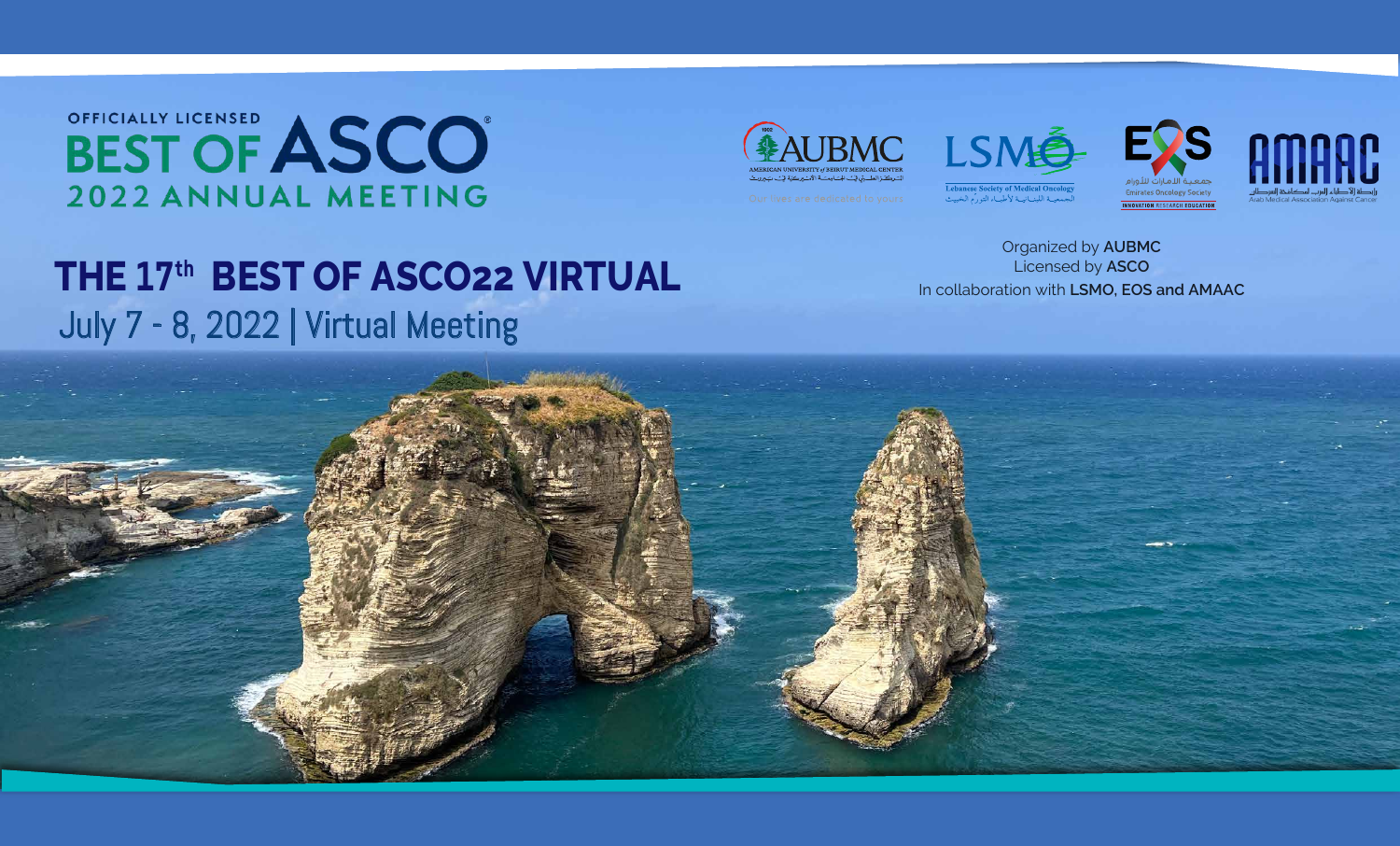### **Best of ASCO 2022 Lebanon July 7-8, 2022**

**Organized by** the American University of Beirut Medical Center (AUBMC) **Licensed by** the American Society of Clinical Oncology (ASCO) **In collaboration with** the Lebanese Society of Medical Oncology (LSMO), Emirates Oncology Society (EOS) and the Arab Medical Association Against Cancer (AMAAC)

### **PLANNING COMMITTEE:**

Nagi S. El Saghir, MD (Chair) - Arafat Tfayli, MD - Hiba Moukadem, MD - Roger Khater, MD - Sami Khatib, MD

### **INTERNATIONAL & REGIONAL FACULTY:**

Ahmad Awada, MD (Belguim) Eileen O'Reilly, MD (USA) Etienne Brain, MD (France) Ghassan Abou Alfa, MD (USA) Hamdy A. Azim, MD (Egypt) Hassan Jaafar, MD (UAE) Hikmat Abdel Razek, MD (Jordan) Humaid Al Shamsi, MD ( UAE) Hussein Tawbi, MD (UAE)

Ibrahim Abou Ghaida, MD (UAE) Iman Dika, MD (USA) Jennifer Bellon, MD (USA) Mohamad Mohty, MD (France) Nabil Adra, MD (USA) Omalkhair Abulkhair, MD (UAE) Philip Philip, MD (USA) Raya Saab, MD (USA) Sanaa Sukhun, MD (Jordan) Toni Choureiri, MD (USA)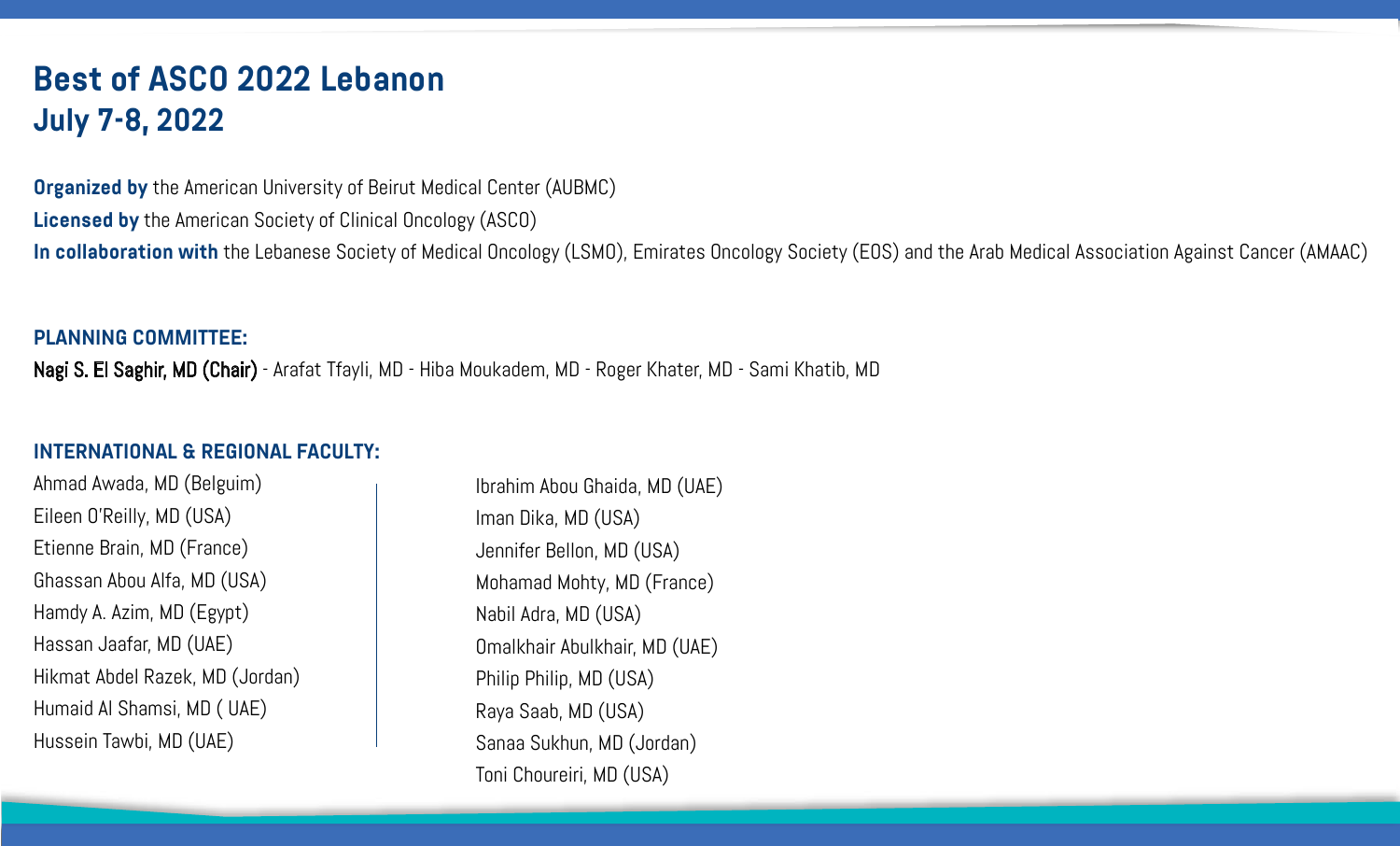### **Best of ASCO 2022 Lebanon July 7-8, 2022**

### **LEBANESE FACULTY**

Abir Ahmadieh, MD Ahmad Ibrahim, MD Ahmad Younes, MD Ali Bazarbachi, MD Ali Shamseddine, MD Arafat Tfayli, MD Bassem Youssef, MD Fadi Karak, MD Fadlo Khuri, MD

Hady Ghanem , MD Hampig Kourie, MD Hazem Assi, MD Hiba Moukadem, MD Iman Abou Dalle, MD Jean El Cheikh, MD Joseph Kattan, MD Joseph Makdessi, MD Khaled Ibrahim, MD

Marwan Ghosn, MD Marwan Najjar, MD Miguel Abboud, MD Muhieddine Seoud, MD Nagi El Saghir, MD Nour Moukalled, MD Peter Noun, MD Reem Abdallah, MD Toufic Eid, MD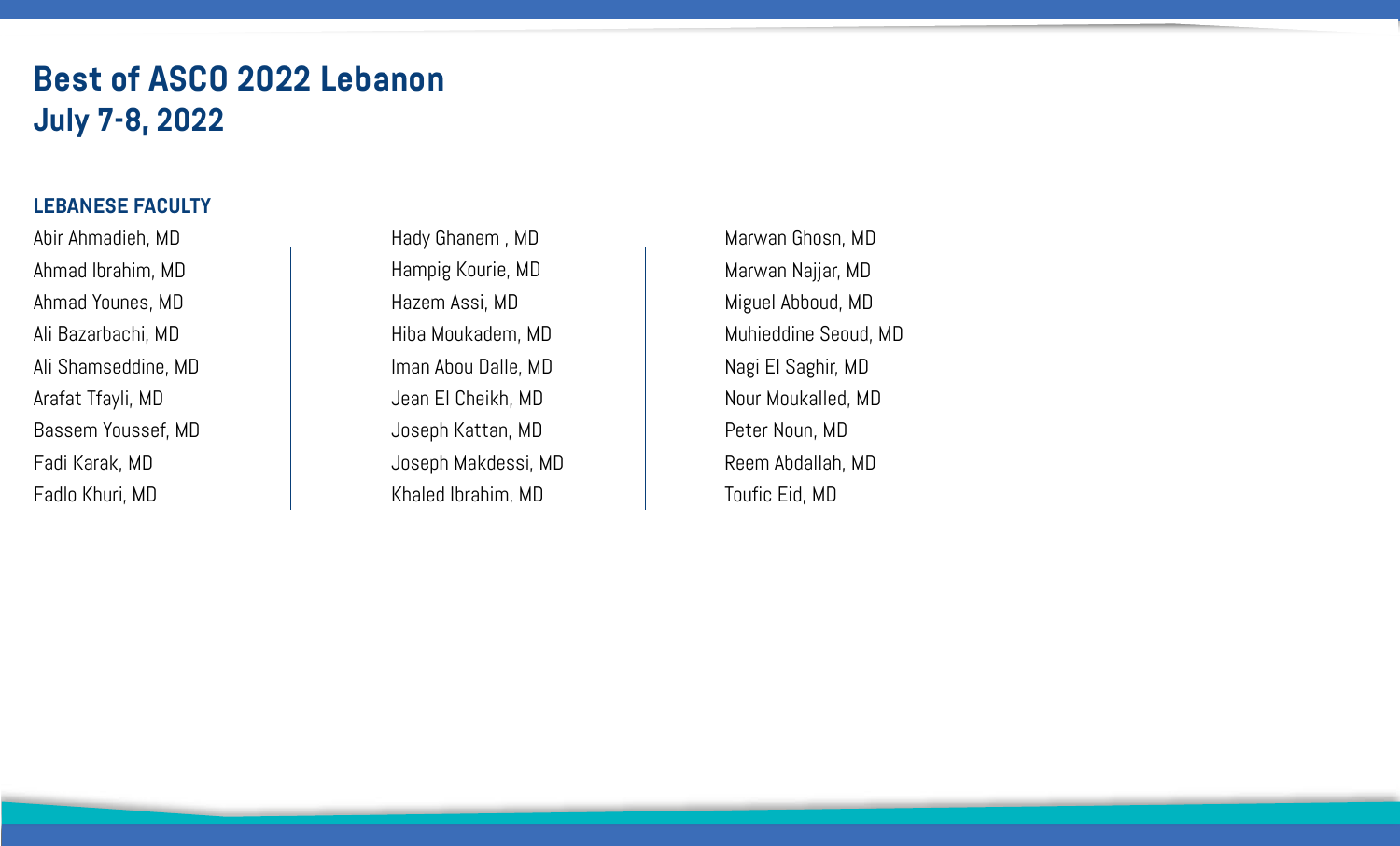10:15 - 10:25 Primary results from the double-blind, placebo-controlled, phase III SHINE study of ibrutinib in combination with bendamustine-rituximab (BR) and R

- 10:00 10:15 Opening Welcome Notes: Nagi S. El Saghir, MD, AUBMC, Best of ASCO22 Lebanon Roger Khater, MD, President LSMO Sami Khatib, MD, President AMAAC
- **10:15 11:00 Hematologic Malignancies | Lymphoma and Chronic Lymphocytic Leukemia** Chairpersons: Issam Chehade, MD - Sami Khatib, MD Speakers: Jean El Cheikh, MD - Ali Bazarbachi, MD - Iman Abou Dalle, MD - Ahmad Ibrahim, MD
- maintenance as a first-line treatment for older patients with mantle cell lymphoma (MCL) Abstract LBA7502, Michael L. Wang, MD | Presented by Jean El Cheikh, MD
- 10:25 10:35 First-line brentuximab vedotin plus chemotherapy improves overall survival in patients with stage III/IV classical Hodgkin lymphoma: An updated analysis of ECHELON-1 Abstract 7503, Stephen M. Ansell, MD | Presented by Ali Bazarbachi, MD
- (SLL): Three-year follow-up from the FD cohort of the phase 2 CAPTIVATE study Abstract 7519, William G. Wierda, MD, PhD | Presented by Iman Abou Dalle, MD
- lymphoma: Final Results of FLIRT Phase III Trial, a LYSA Study Abstract 7512, Guillaune Cartron, MD | Presented by Ahmad Ibrahim, MD

10:35 - 10:45 Fixed-duration (FD) ibrutinib (I) + venetoclax (V) for first-line (1L) treatment (tx) of chronic lymphocytic leukemia (CLL)/small lymphocytic lymphoma

10:45 - 10:55 Sub-cutaneous rituximab induction followed by short rituximab maintenance improves progression-free survival in patients with low-tumor burden follicular

10:55 - 11:00 Q&A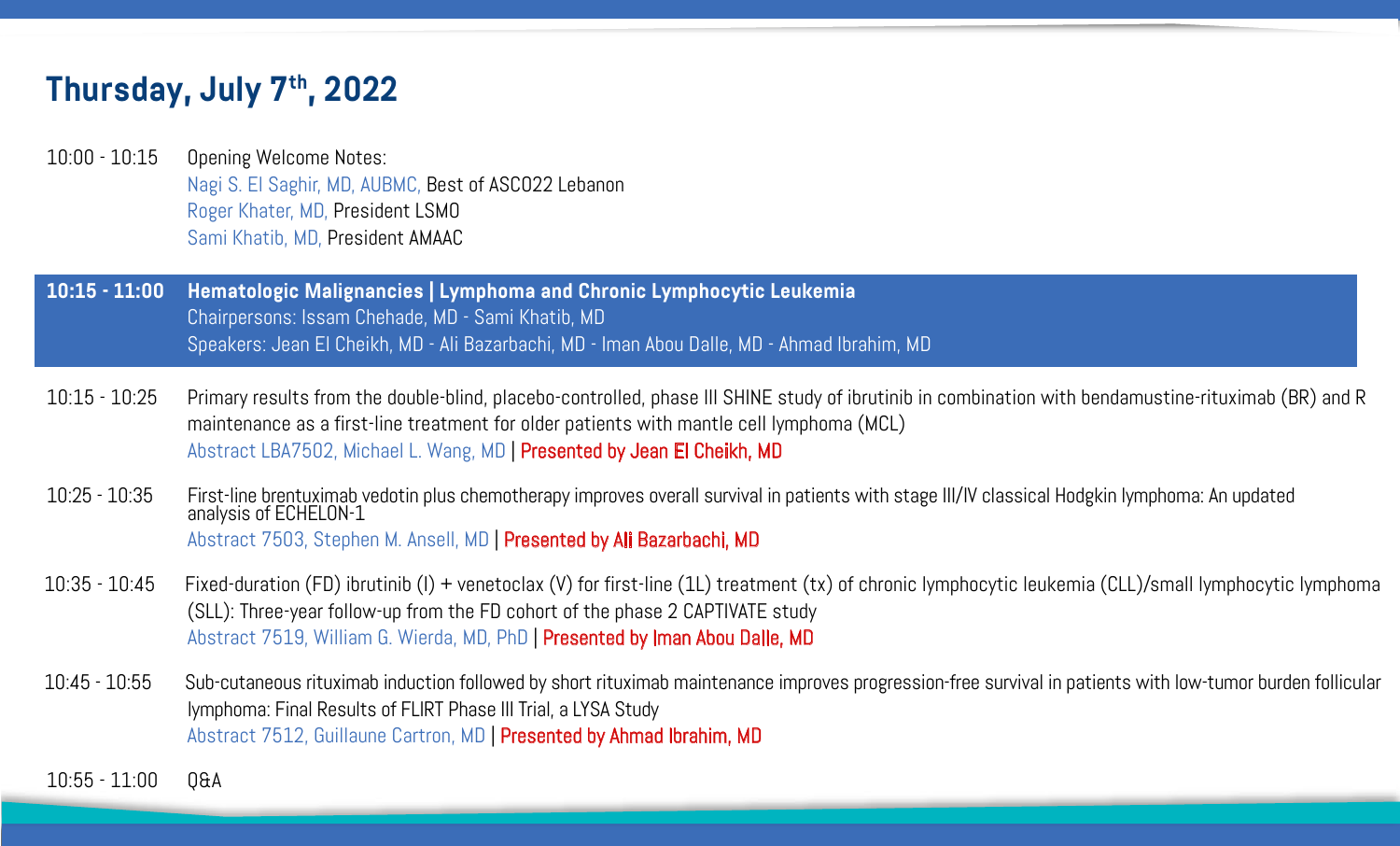| $11:00 - 11:45$ | Hematologic Malignancies   Plasma Cell Dyscrasia<br>Chairpersons: Hanane Yassine, MD - Colette Hanna, MD<br>Speakers: Nour Moukalled, MD - Khaled Ibrahim, MD - Mohamad Mohty, MD                                           |
|-----------------|-----------------------------------------------------------------------------------------------------------------------------------------------------------------------------------------------------------------------------|
| $11:00 - 11:10$ | Lenalidomide, bortezomib, and dexamethasone $(RVd)$ $\pm$ autologous stem of<br>diagnosed multiple myeloma (NDMM): The phase 3 DETERMINATION trial. A                                                                       |
| $11:10 - 11:20$ | ATLAS: A phase 3 randomized trial of carfilzomib, lenalidomide, and dexamethas<br>Abstract 8001, Dominik Dytfeld, MD   Presented by Khaled Ibrahim, MD                                                                      |
| $11:20 - 11:30$ | Phase 1b/2 study of ciltacabtagene autoleucel, a BCMA-directed CAR-T cell th<br>Two years post LPI. Abstract 8028, Saad Z Usman, MD   Presented by Moh                                                                      |
| $11:30 - 11:40$ | Teclistamab, a B-cell maturation antigen (BCMA) x CD3 bispecific antibod<br>Updated efficacy and safety results from MajesTEC-1. Abstract 8033, Ajay                                                                        |
| $11:40 - 11:45$ | Q&A                                                                                                                                                                                                                         |
| $11:45 - 12:10$ | <b>Pediatric Oncology</b><br>Chairpersons: Nada Sbeity, MD - Samar Mouwakkat, MD<br>Speakers: Miguel Abboud, MD - Peter Noun, MD                                                                                            |
| $11:45 - 11:55$ | Updated safety and efficacy data from an open-label, phase 1/2 study of f<br>dacarbazine (A+AVD) in pediatric patients with advanced-stage classical<br>Abstract 10000 Norris, Robin E, MD   Presented by Miguel Abboud, MD |
| $11:55 - 12:05$ | Efficacy and safety of daratumumab (DARA) in pediatric and young adult p<br>leukemia (ALL) or lymphoblastic lymphoma (LL): Results from the phase 2<br>Abstract 10001, Laura E. Hogan, MD   Presented by Peter Noun, MD     |
| $12:05 - 12:10$ | Q&A                                                                                                                                                                                                                         |
| $12:10 - 12:25$ | <b>Coffee Break</b>                                                                                                                                                                                                         |

us stem cell transplantation (ASCT) and R maintenance to progression for newly ON trial. Abstract LBA4, Paul G. Richardson, MD | Presented by Nour Moukalled, MD

xamethasone versus lenalidomide alone after stem-cell transplant for multiple myeloma

R-T cell therapy, in patients with relapsed/refractory multiple myeloma (CARTITUDE-1): Ed by Mohamad Mohty, MD

c antibody, in patients with relapsed/refractory multiple myeloma (RRMM): 8033, Ajay K Nooka, MD | Presented by Mohamad Mohty, MD

study of frontline brentuximab vedotin plus doxorubicin, vinblastine, and classical Hodgkin lymphoma (cHL)

13:55 - 12:05 - 12:05 odult patients (pts) with relapsed/refractory T-cell acute lymphoblastic le phase 2 DELPHINUS study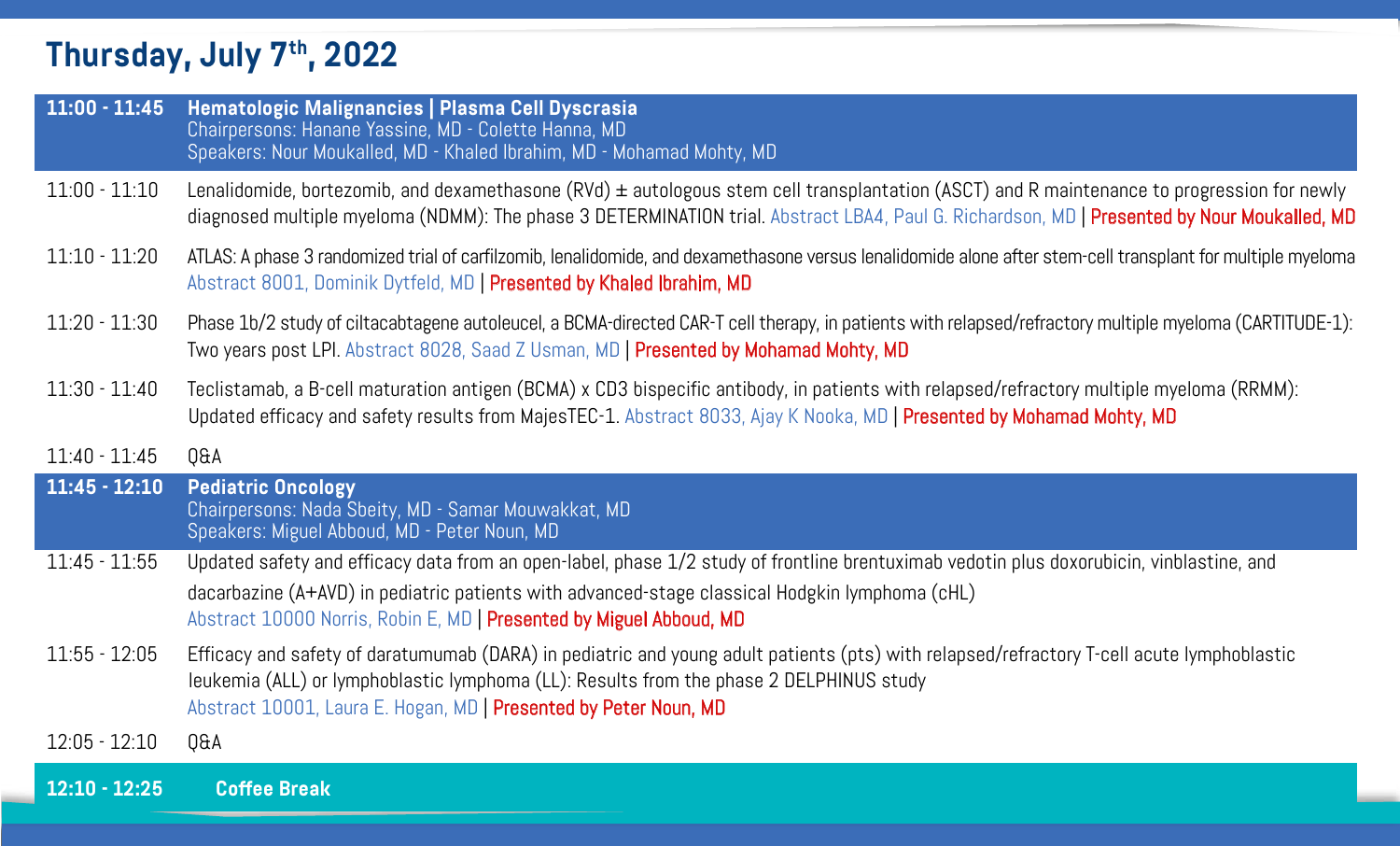| $12:25 - 13:00$           | <b>Gynecologic Cancer + Sarcoma</b><br>Chairpersons: Nadine Kassis, MD - Oussama Safar, MD<br>Speakers: Reem Abdallah, MD - Muhieddine Seoud, MD - Hampig Kourie, M                                                          |
|---------------------------|------------------------------------------------------------------------------------------------------------------------------------------------------------------------------------------------------------------------------|
| $12:25 - 12:35$           | ATHENA-MONO: A randomized, placebo-controlled, double-blind, phase 3 tr<br>following response to frontline platinum-based chemotherapy in ovarian c<br>Abstract LBA5500 Bradley J. Monk, MD   Presented by Reem Abdallah, MD |
| $12:35 - 12:45$           | Mirvetuximab sorvatansine (MIRV) in patients with platinum-resistant ova<br>characterization of antitumor activity in the SORAYA study. Abstract 5512                                                                        |
| $12:45 - 12:55$           | Dostarlimab in advanced/recurrent (AR) mismatch repair deficient/micros<br>MMRp/MSS) endometrial cancer (EC): the GARNET study. Abstract 5509,                                                                               |
| $12:55 - 13:00$           | Q&A                                                                                                                                                                                                                          |
| $13:00 - 13:30$           | Non-CME non-Best of ASCO non-CME Satellite Symposium by Roche<br>Updates in the treatment of HER2+ Early Breast Cancer   Fadi Farhat, MD                                                                                     |
| 13:30 - 14:00 Lunch Break |                                                                                                                                                                                                                              |

### $\zeta$ ourie, MD

ohase 3 trial evaluating rucaparib monotherapy as maintenance treatment ovarian cancer.

istant ovarian cancer with high folate receptor alpha: FRa expression: ract 5512, Ursula A. Matulonis, MD | Presented by Muhieddine Seoud, MD

nt/microsatellite instability-high or proficient/stable (dMMR/MSI-H or Mat 5509, Ana Oaknin, MD | Presented by Hampig Kourie, MD

arhat, MD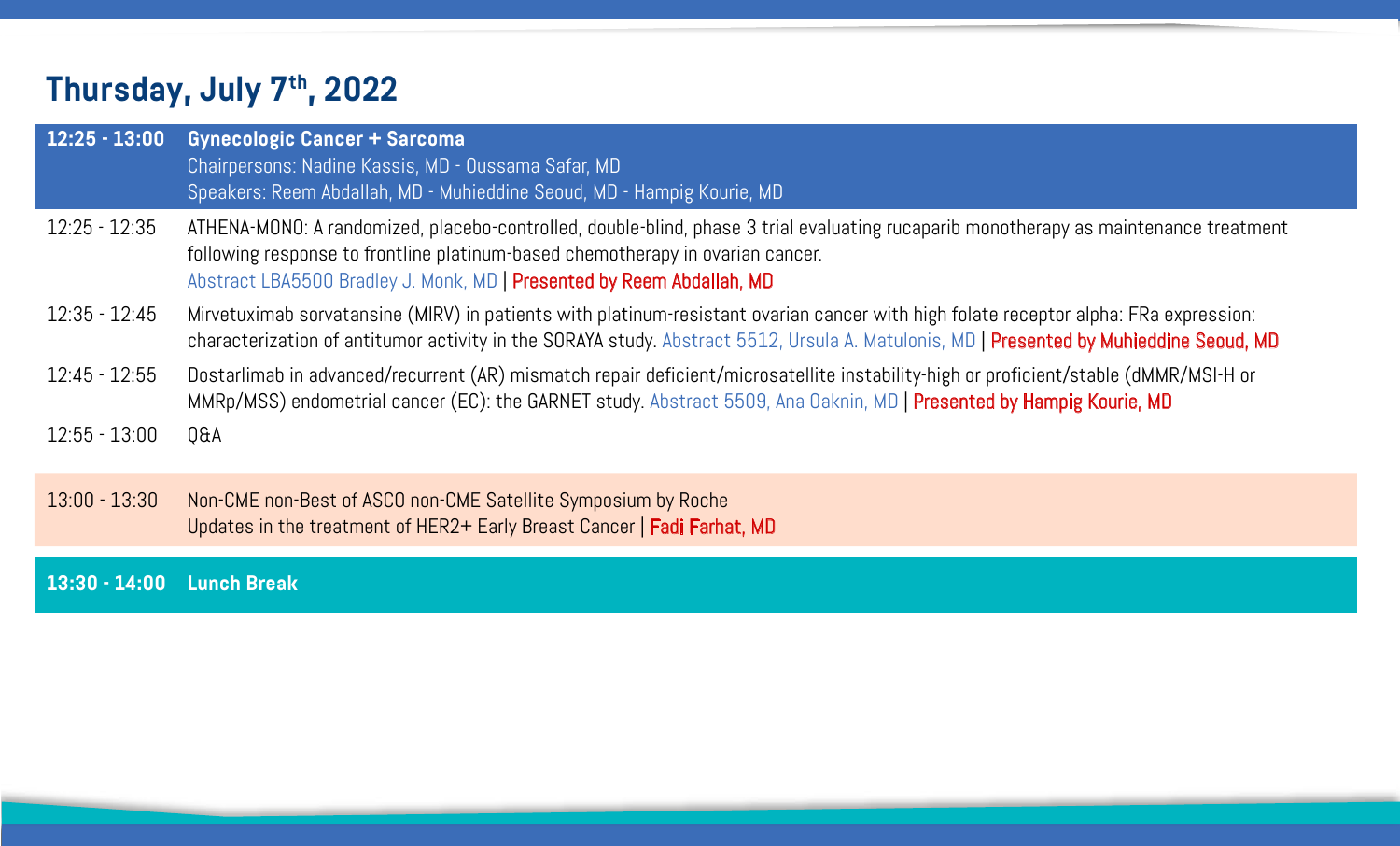| $14:00 - 14:50$ | <b>Central Nervous System Tumors &amp; Sarcoma</b><br>Chairpersons: Hussein Darwish, MD - Georges Hachem, MD - Haifa Dboul<br>Speakers: Toufic Eid, MD - Hazem Assi, MD - Marwan Najjar, MD - Raya Sa              |
|-----------------|--------------------------------------------------------------------------------------------------------------------------------------------------------------------------------------------------------------------|
| $14:00 - 14:10$ | Phase II randomized study comparing proton craniospinal irradiation with<br>leptomeningeal metastasis. Abstract 2000, Jonathan T. Yang, MD, PhD                                                                    |
| $14:10 - 14:20$ | Randomized phase II/III trial of veliparib or placebo in combination with a<br>with MGMT promoter hypermethylation (Alliance A071102). Abstract 20                                                                 |
| $14:20 - 14:30$ | Prognostic validation and refinement of a classification system for exte<br>Abstract 2003, Philipp Karschnia, MD   Presented by Marwan Najjar, MD                                                                  |
| $14:30 - 14:40$ | Phase III assessment of topotecan & cyclophosphamide and high-dose i<br>chemotherapy for the treatment of recurrent and primary refractory Ewir<br>Abstract LBA2, Martin G McCabe, MD   Presented by Raya Saab, MD |
| $14:40 - 14:50$ | Q&A                                                                                                                                                                                                                |
|                 |                                                                                                                                                                                                                    |

 $\epsilon$ a Dbouk, MD -**Raya Saab, MD** 

on with photon involved-field radiotherapy for patients with solid tumor I, PhD | Presented by Toufic Eid, MD

n with adjuvant temozolomide in newly diagnosed glioblastoma (GBM) patients ract 2001, Jann N. Sarkaria, MD | Presented by Hazem Assi, MD

for extent of resection in glioblastoma: A report of the RANO resect group.

h-dose ifosfamide in rEECur, an international randomised controlled trial of cory Ewing sarcoma (RR-ES).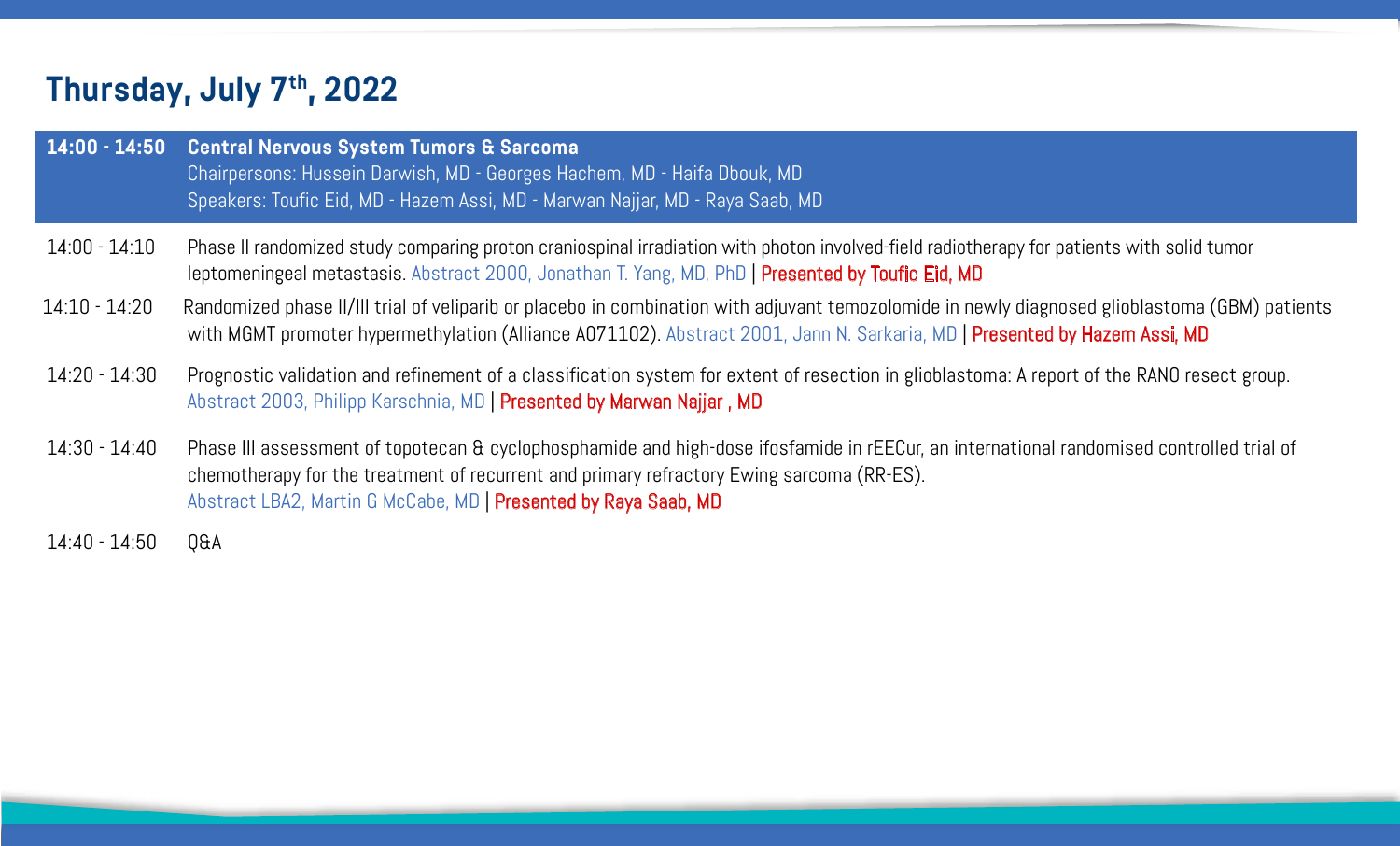| $14:50 - 15:25$ | <b>Symptoms and Survivorship / Health Services Research and Qua</b><br>Chairpersons: Rana Yamout, MD - Adda Bounedjar, MD<br>Speakers: Hassan Ghazal, MD - Hady Ghanem, MD - Hiba Moukadem, MD |
|-----------------|------------------------------------------------------------------------------------------------------------------------------------------------------------------------------------------------|
| $14:50 - 15:00$ | Impact of acetaminophen on the efficacy of immunotherapy in cancer particle.<br>Abstract 12000, Antoine ITALIANO, MD, PhD   Presented by Hassan Ghaz                                           |
| $15:00 - 15:10$ | Vitamin D insufficiency as a peripheral neuropathy risk factor in white a<br>Abstract 12023, Ciao-Sin Chen, MD   Presented by Hady Ghanem, MD                                                  |
| $15:10 - 15:20$ | Oral minoxidil for the treatment of late alopecia in cancer survivors.<br>Abstract 12022, Alyce M. Kuo, MD   Presented by Hiba Moukadem, MD                                                    |
| $15:20 - 15:25$ | <b>Q&amp;A</b>                                                                                                                                                                                 |
|                 |                                                                                                                                                                                                |
| $15:25 - 15:35$ | <b>Break</b>                                                                                                                                                                                   |
| $15:35 - 16:10$ | <b>Genitourinary Cancer - Kidney and Bladder</b><br>Chairpersons: Albert Hajj, MD - Georges Chahine, MD<br>Speakers: Toni Choueiri, MD                                                         |
| $15:35 - 15:45$ | EVEREST: EVErolimus for Renal cancer Ensuing Surgical Therapy, A phas                                                                                                                          |
| $15:45 - 15:55$ | The relationship between health-related quality of life (HRQoL) and clinica<br>CheckMate (CM) 214 Abstract 4502, David Cella, MD   Presented by Tor                                            |
| $15:55 - 16:05$ | Pembrolizumab (pembro) plus axitinib (axi) versus sunitinib as first-line<br>of progression after first subsequent therapy in KEYNOTE-426. Abstract                                            |

### **nd Quality Improvement**

ancer patients. an Ghazal, MD

white and black patients in SWOG 0221.

A phase III study | Toni Choueiri, MD

1 clinical outcomes in patients with advanced renal cell carcinoma (aRCC) in d by Toni Choueiri, MD

irst-line therapy for advanced clear cell renal cell carcinoma (ccRCC): Analysis bstract 4502, David Cella, MD | Presented by Toni Choueiri, MD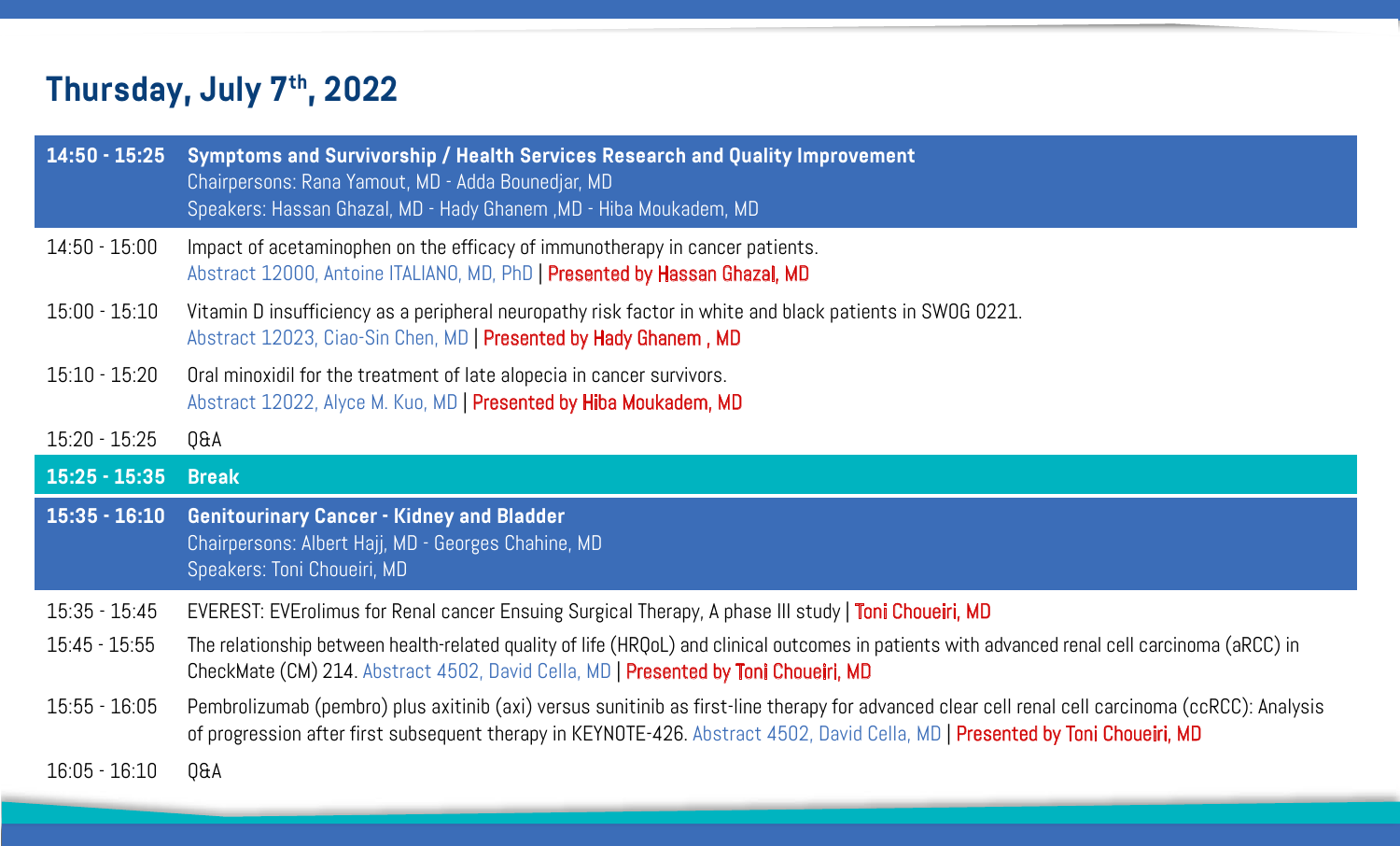| $16:10 - 16:50$ | <b>Genitourinary Cancer - Prostate, Testicular, and Penile</b><br>Chairpersons: Deborah Mukherji, MD - Mohamad Bulbul, MD<br>Speakers: Joseph Makdessi, MD - Joseph Kattan, MD - Nabil Adra, MD          |
|-----------------|----------------------------------------------------------------------------------------------------------------------------------------------------------------------------------------------------------|
| $16:10 - 16:20$ | Updated overall survival outcomes in ENZAMET (ANZUP 1304), an internation<br>prostate cancer (mHSPC).<br>Abstract LBA5004, Ian D Davis, MD   Presented by Joseph Makdessi, MD                            |
| $16:20 - 16:30$ | TheraP: 177Lu-PSMA-617 (LuPSMA) versus cabazitaxel in metastatic castra<br>survival aftermedian follow-up of 3 years (ANZUP 1603).<br>Abstract 5000, Hofman Michael, MD   Presented by Joseph Kattan, MD |
| $16:30 - 16:40$ | Defining germline genetics of germ cell tumor: Implications for genetic t<br>Abstract 5007, Hong Truong, MD   Presented by Nabil Adra, MD                                                                |
| $16:40 - 16:50$ | <b>Q&amp;A</b>                                                                                                                                                                                           |

nternational, cooperative group trial of enzalutamide in metastatic hormone-sensitive

ic castration resistant prostate cancer (mCRPC) progressing after docetaxel: Overall

enetic testing and clinical management.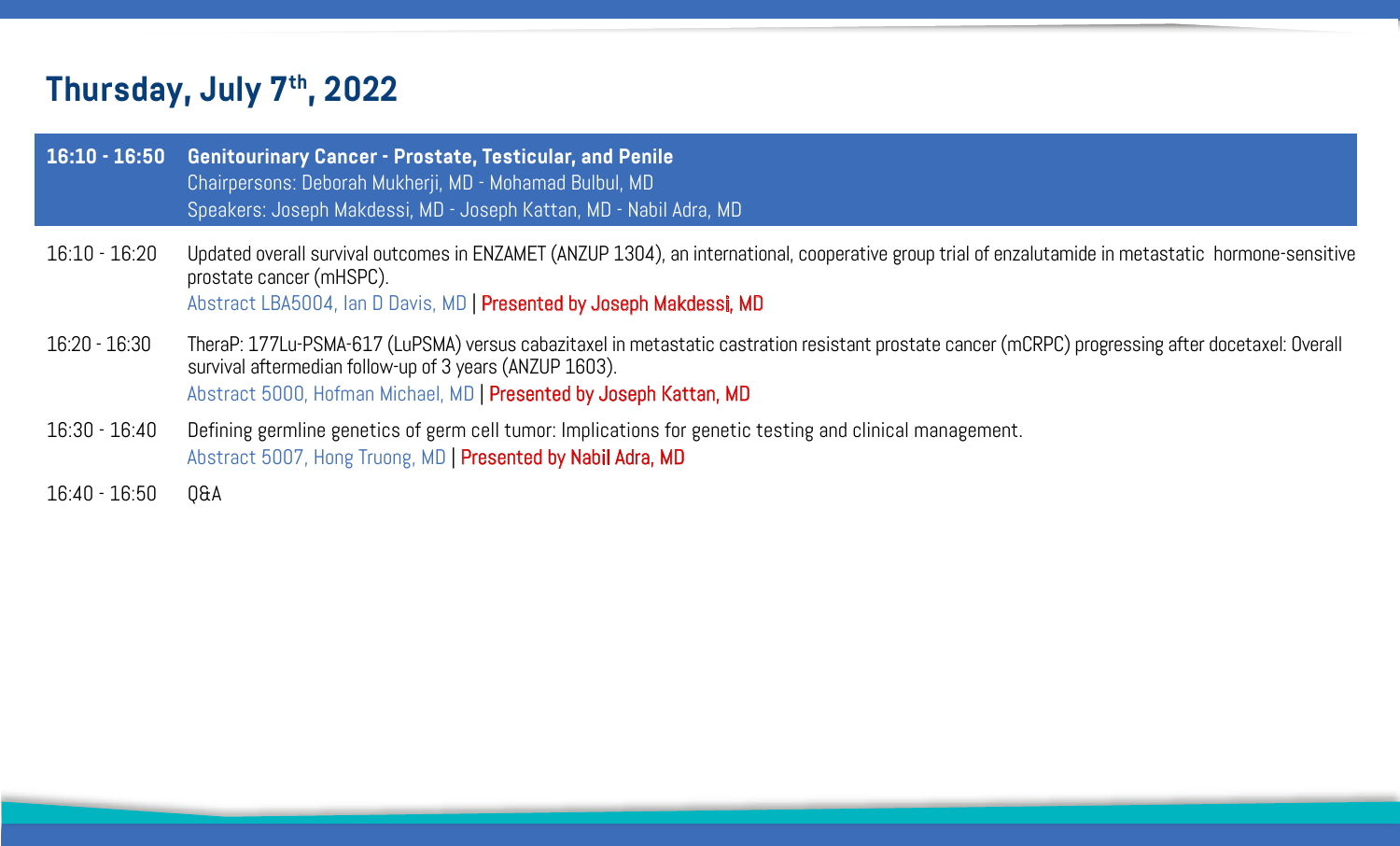| 10:00 - 10:35 Head and Neck Cancer                |
|---------------------------------------------------|
| Chairpersons: Ghazi Nsouli, MD - Marc Mourad, MD, |
| Speakers: Fadlo Khuri, MD - Bassem Youssef, MD    |

- 10:00 10:10 Outcomes by tobacco history in E3311, a phase II trial of transoral surgery (TOS) followed by pathology-based adjuvant treatment in HPV-associated (HPV+) oropharynx cancer (OPC): A trial of the ECOG-ACRIN Cancer Research Group. Abstract 6077, Ranee Mehra, MD | Presented by Fadlo Khuri, MD
- 10:10 10:20 An open label non-inferiority phase III RCT of weekly versus three weekly cisplatin and radical radiotherapy in locally advanced head and neck squamous cell carcinoma (ConCERT trial). Abstract 6004, ATUL Sharma, MD | Presented by Fadlo Khuri, MD
- 10:20 10:30 Radiotherapy alone versus concurrent chemoradiotherapy in intermediate risk nasopharyngeal carcinoma: A multicentre, open-label, non-inferiority, randomised phase III trial. Abstract 6000, Jun Ma, MD | Presented by Bassem Youssef, MD

10:30 - 10:35 Q&A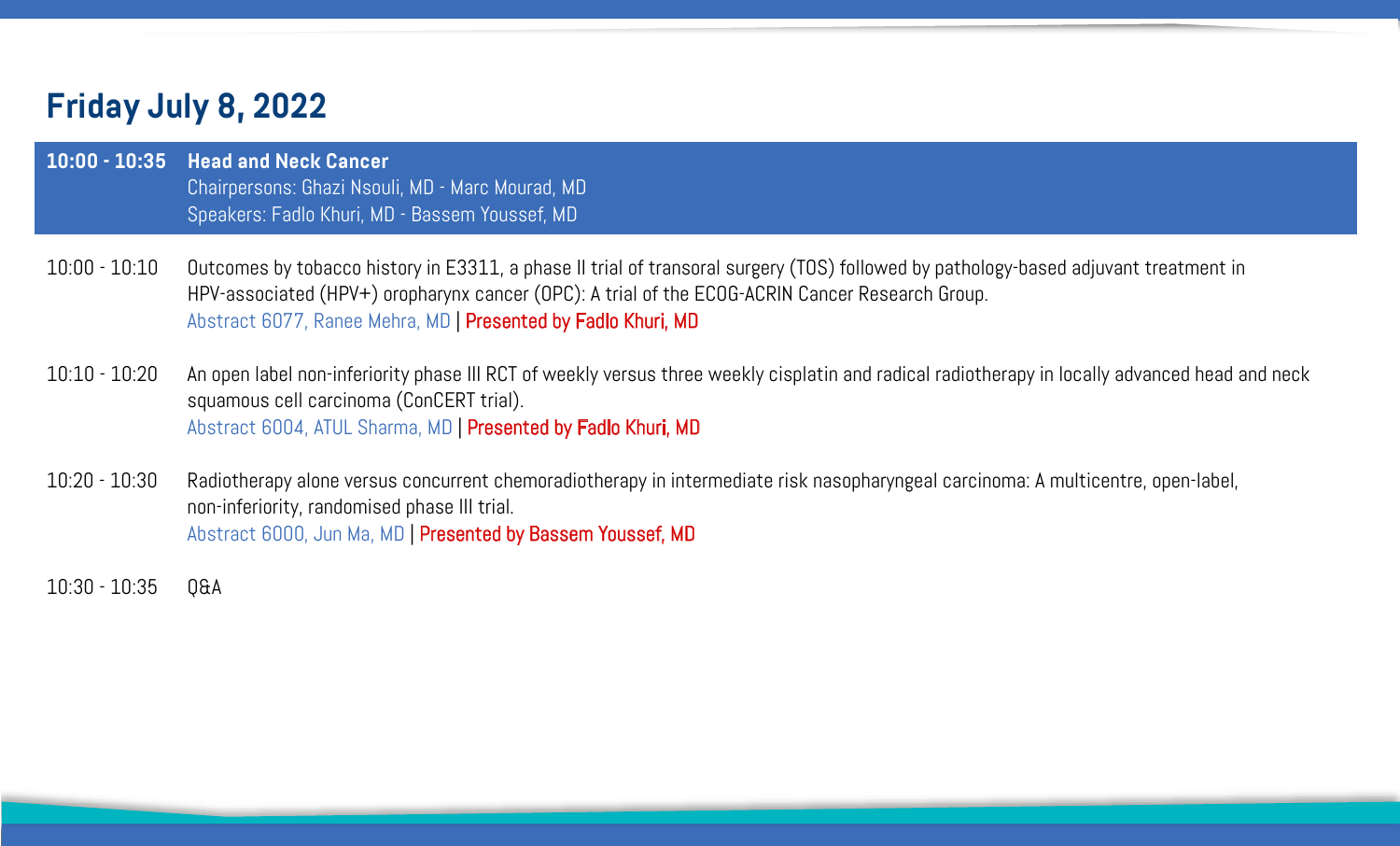| 10:35 - 11:25 Lung Cancer - Non-small Cell Local-regional/Small Cell/Otl |
|--------------------------------------------------------------------------|
| Chairpersons: Roger Khater, MD - Sami Khatib, MD                         |
| <u>  Speakers: Tbrahim Abou Ghaida, MD - Marwan Ghosn, MD - Hassa</u>    |

etoposide (CE) with or without tiragolumab (tira) in patients (pts) with untreated extensive-stage small cell lung cancer (ES-SCLC).

- 10:35 10:45 Comparison of quality of life in patients randomized to high-dose once daily (QD) thoracic radiotherapy (TRT) with standard twice daily (BID) TRT in limited stage small cell lung cancer (LS-SCLC) on CALGB 30610 (Alliance, Sub-study CALGB 70702). Abstract 8504, Apar Kishor Ganti, MD | Presented by Ibrahim Abou Ghaida, MD
- 10:45 10:55 SKYSCRAPER-02: Primary results of a phase III, randomized, double-blind, placebo-controlled study of atezolizumab (atezo) + carboplatin + Abstract LBA8507, Charles M. Rudin, MD | Presented by Marwan Ghosn, MD
- 10:55 11:05 Two cycles versus three cycles of neoadjuvant sintilimab plus platinum-doublet chemotherapy in patients with resectable non-small-cell lung cancer (neoSCORE): A randomized, single center, two-arm phase II trial. Abstract 8500, Fuming Qiu, MD | Presented by Hassan Jaafar, MD
- 11:05 11:15 EORTC-1416-LCG/ETOP 8-15 PEARLS/KEYNOTE-091 study of pembrolizumab versus placebo for completely resected early-stage non-small cell lung cancer (NSCLC): Outcomes in subgroups related to surgery, disease burden, and adjuvant chemotherapy use. Abstract 8512, M. O'Brien, MD | Presented by Arafat Tfayli, MD
- 11:15 11:25 Q&A

### **10:35 - 10:35 Ner Thoracic Cancers**

n Jaafar, MD - Arafat Tfayli, MD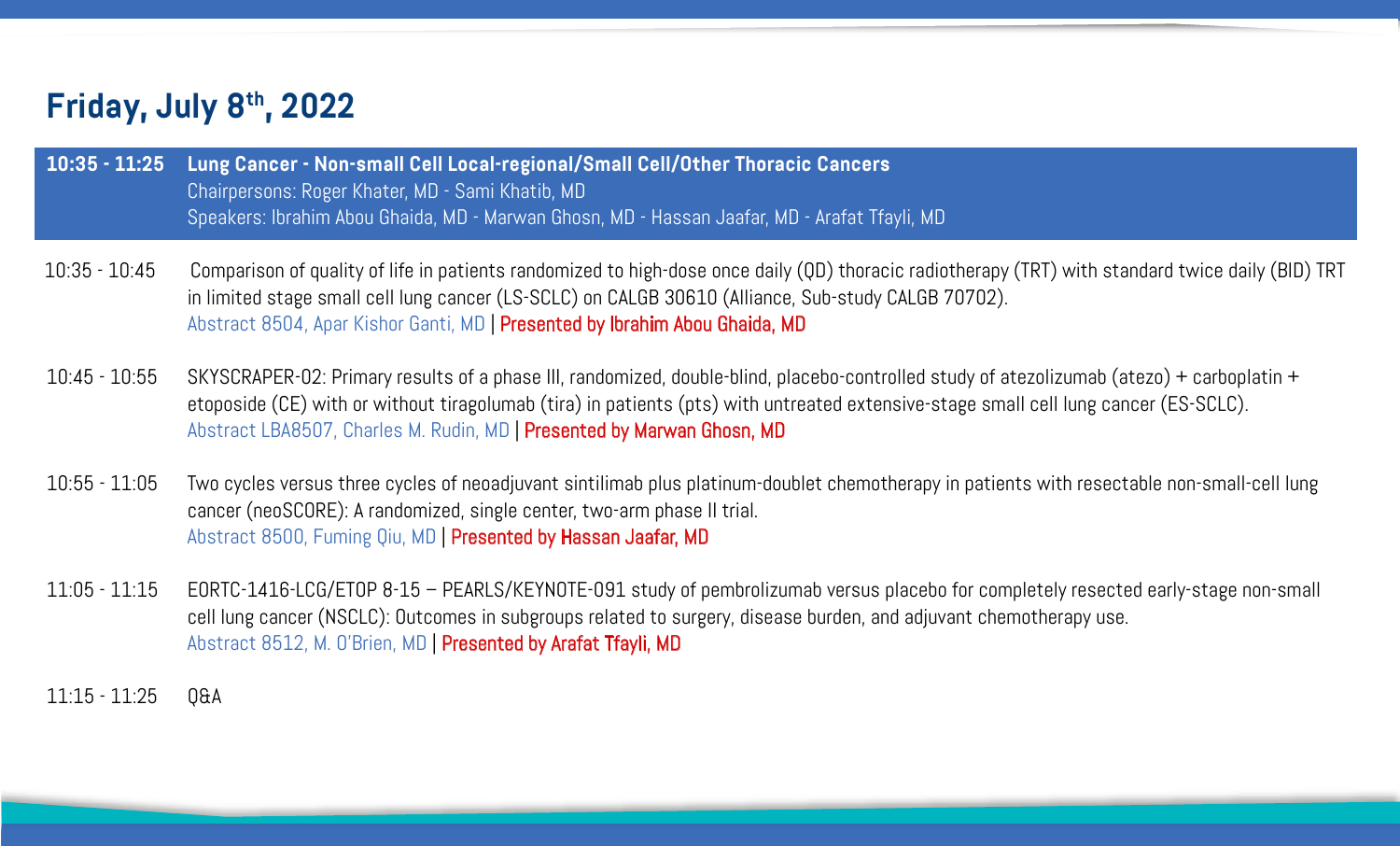| $11:25 - 12:15$           | Lung Cancer - Non-small Cell Metastatic<br>Chairpersons: Ghazi Nsouli, MD - Roger Khater, MD<br>Speakers: Arafat Tfayli, MD - Fadi Karak, MD - Humaid Al Shamsi, MD - .                                          |
|---------------------------|------------------------------------------------------------------------------------------------------------------------------------------------------------------------------------------------------------------|
| $11:25 - 11:35$           | Outcomes of anti-PD-(L)1 therapy with or without chemotherapy (chere<br>(NSCLC) with PD-L1 score $\geq$ 50%: FDA pooled analysis.<br>Abstract 9000, Oladimeji Akinboro, MD   Presented by Arafat Tfayli, MD      |
| $11:35 - 11:45$           | KRYSTAL-1: Activity and safety of adagrasib (MRTX849) in patients with<br>KRASG12C mutation Abstract 9002, Alexander I. Spira, MD   Presented                                                                    |
| $11:45 - 11:55$           | Overall survival from a phase II randomized study of ramucirumab plus<br>cancer previously treated with immunotherapy: Lung-MAP non-matche<br>Abstract 9004, Karen L. Reckamp, MD   Presented by Humaid Al Shams |
| $11:55 - 12:05$           | Largest evaluation of acquired resistance to sotorasib in KRAS p.G12C-<br>Plasma biomarker analysis of CodeBreaK100.<br>Abstract 102, Bob T. Li, MD, PhD   Presented by Ahmad Younes, MD                         |
| $12:05 - 12:15$           | <b>Q&amp;A</b>                                                                                                                                                                                                   |
| $12:15 - 12:45$           | Non-CME non-Best of ASCO Satellite Symposium by Novartis<br>Updates on HR+ in advanced MBC from ASCO   Ahmad Younes, MD                                                                                          |
| 12:45 - 13:15 Lunch Break |                                                                                                                                                                                                                  |

### **MD - Ahmad Younes, MD**

(chemo) for first-line (1L) treatment of advanced non-small cell lung cancer

nts with advanced/metastatic non-small cell lung cancer (NSCLC) harboring a  $s$ ented by Fadi Karak, MD |

1 plus pembrolizumab versus standard of care for advanced non-small cell lung atched sub-study S1800A.

### Shamsi, MD

 $1.612$ C-mutated non-small cell lung cancer (NSCLC) and colorectal cancer (CRC):

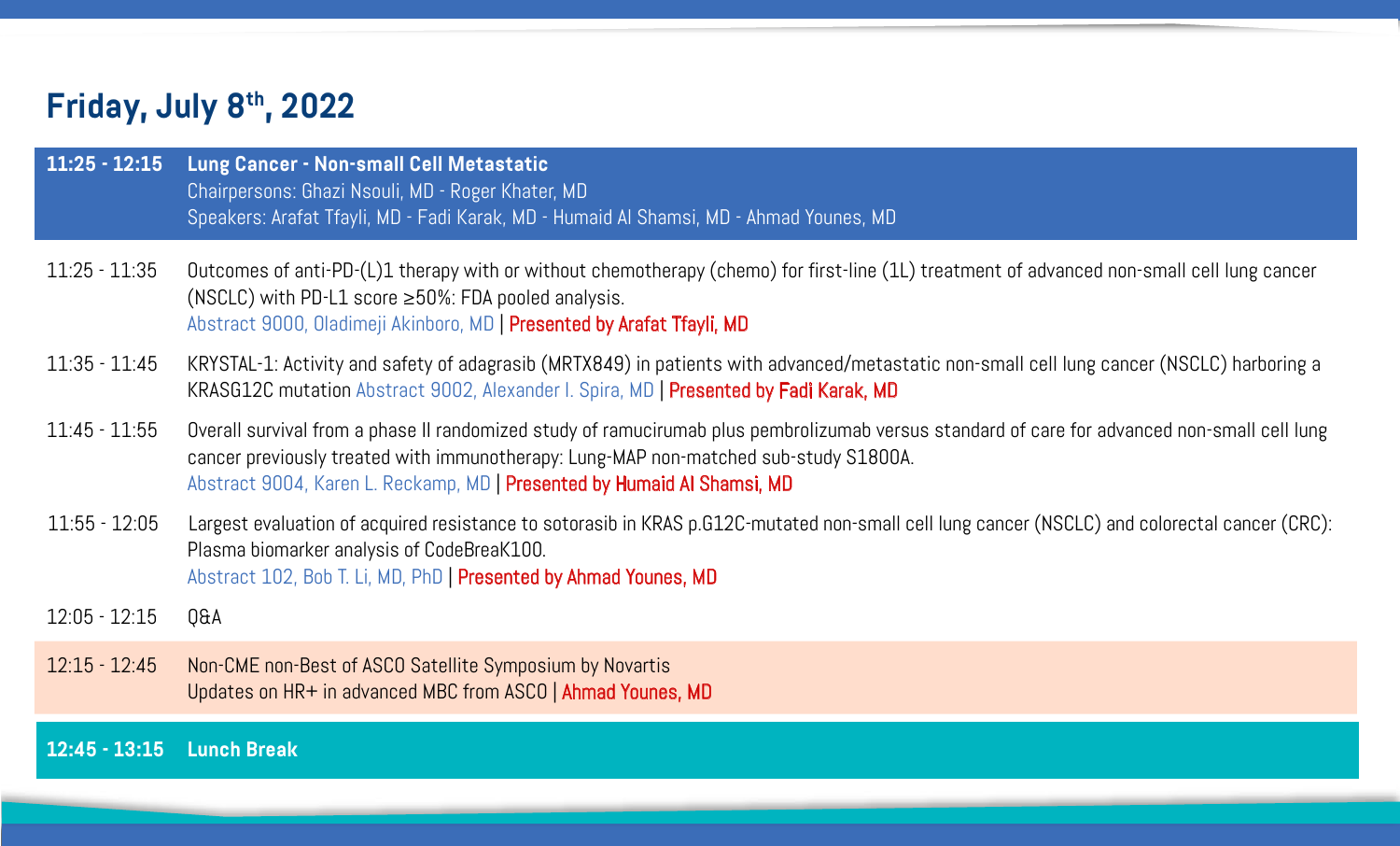| $13:15 - 13:45$ | Non-CME non-Best of ASCO Satellite Symposium by Roche<br>The Goal is cure - the role of Tecentriq in the management of early NSCLO                                                                                  |
|-----------------|---------------------------------------------------------------------------------------------------------------------------------------------------------------------------------------------------------------------|
| $13:45 - 14:35$ | <b>Gastrointestinal Cancer - Colorectal and Anal</b><br>Chairpersons: Fadi Nasr, MD - Sally Tamraz, MD<br>Speakers: Ghassan Abou Alfa, MD - Ali Shamseddine, MD - Iman Dika, MD                                     |
| $13:45 - 13:55$ | Panitumumab (PAN) plus mFOLFOX6 versus bevacizumab (BEV) plus mFI<br>metastatic colorectal cancer (mCRC): results from the phase 3 PARADIG<br>Abstract LBA1, Takayuki Yoshino, MD   Presented by Ghassan Abou Alfa, |
| $13:55 - 14:05$ | Adjuvant chemotherapy guided by circulating tumor DNA analysis in stag<br>Abstract LBA100, Jeanne Tie, MD   Presented by Ghassan Abou Alfa, MD                                                                      |
| $14:05 - 14:15$ | Single agent PD-1 blockade as curative-intent treatment in mismatch re<br>Abstract LBA5, Andrea Cercek, MD   Iman Dika, MD                                                                                          |
| $14:15 - 14:25$ | Improve Study: Randomized intermittent or continuous FOLFIRI/PANI for 1<br>Abstract 3503, Antonio Avallone, MD   Presented by Ali Shamseddine, MD                                                                   |
| $14:25 - 14:35$ | Q&A                                                                                                                                                                                                                 |

Iy NSCLC patients | Hazem Assi, MD

plus mFOLFOX6 as first-line treatment in patients with RAS wild-type (WT) PARADIGM trial. Alfa, MD | Pou

In stage II colon cancer: The randomized DYNAMIC Trial.

match repair deficient locally advanced rectal cancer

PANI for first-line treatment of patients (pts) with RASwt colorectal cancer.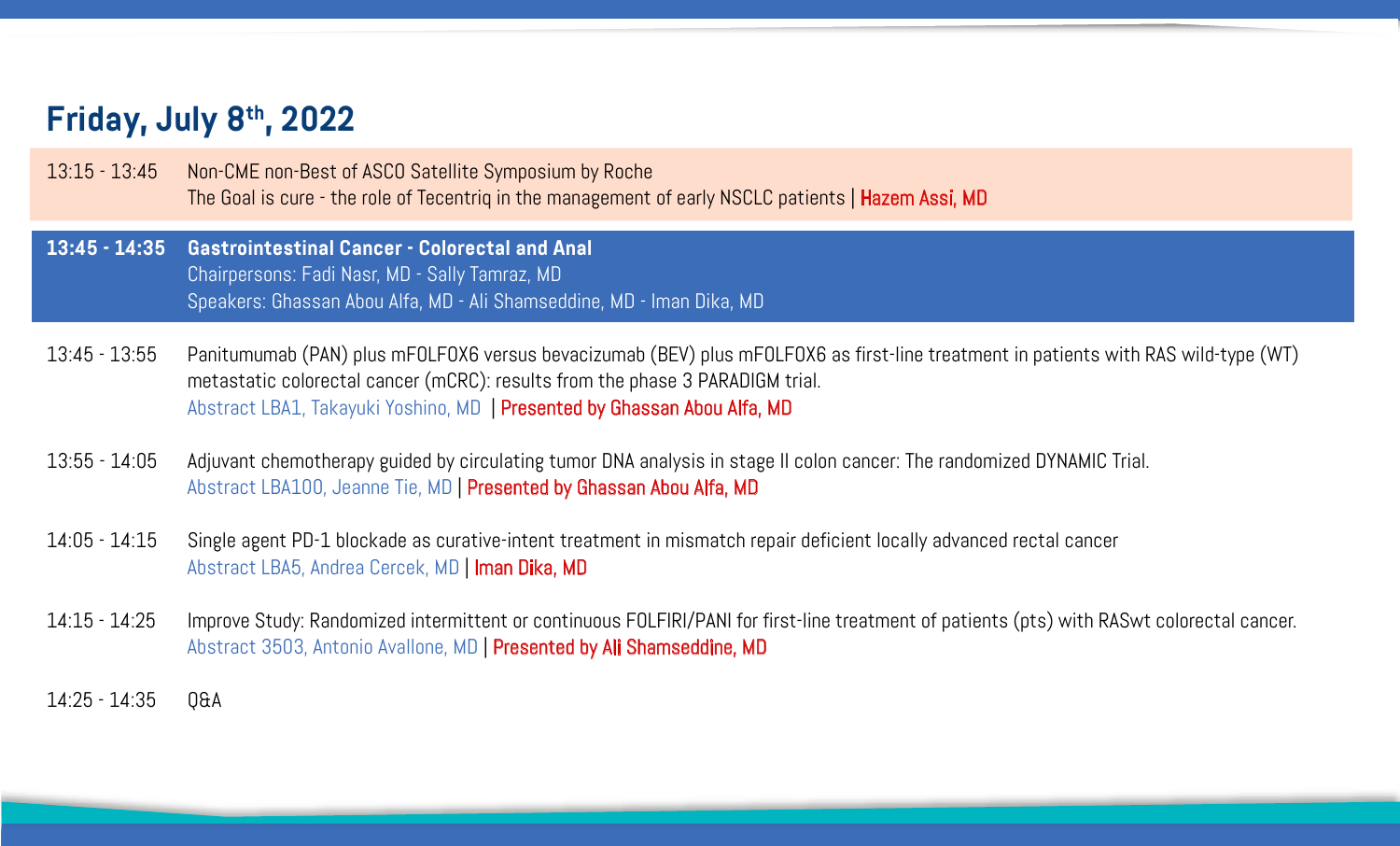| $14:35 - 15:15$ | Gastrointestinal Cancer - Gastroesophageal, Pancreatic, an<br>Chairpersons: Aydah AlAwadhi, MD - Christina Khater, MD<br>Speakers: Eileen O'Reilly, MD - Philip Philip, MD                                   |
|-----------------|--------------------------------------------------------------------------------------------------------------------------------------------------------------------------------------------------------------|
| $14:35 - 14:45$ | Nimotuzumab combined with gemcitabine versus gemcitabine in K<br>prospective, randomized-controlled, double-blinded, multicenter, and<br>Abstract LBA4011, Shukui Qin, MD - Jin Li, MD   Presented by Eileer |
| $14:45 - 14:55$ | A randomized study of temozolomide or temozolomide and capecita<br>analysis of efficacy and evaluation of MGMT as a predictive biomar<br>Abstract 4004, Pamela L. Kunz, MD   Presented by Philip Philip, MD  |
| $14:55 - 15:05$ | Trastuzumab deruxtecan (T-DXd; DS-8201) in patients (pts) with F<br>investigator-initiated multicenter phase 2 study (HERB trial).<br>Abstract 4006, Akihiro Ohba, MD   Presented by Eileen O'Reilly, MD     |

15:05 - 15:15 Q&A

**15:15 - 15:30 Break** 

### **14:35 And Hepatobiliary**

K-RAS wild-type locally advanced or metastatic pancreatic cancer: A and phase III clinical trial.

### een O'Reilly, MD

citabine in patients with advanced pancreatic neuroendocrine tumors: Final arker (ECOG-ACRIN E2211).

h HER2-expressing unresectable or recurrent biliary tract cancer (BTC): An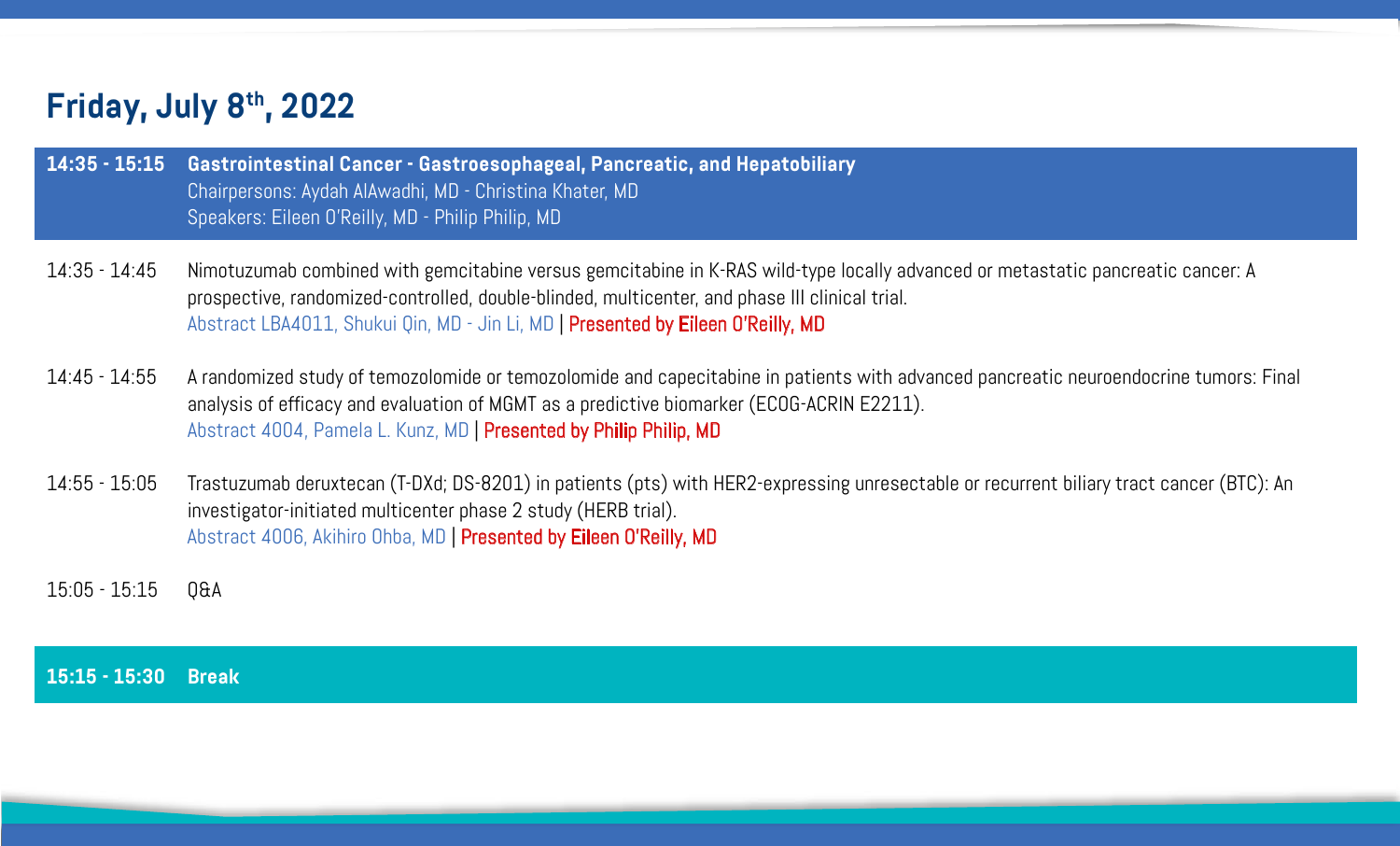| $15:30 - 16:20$ | <b>Breast Cancer - Metastatic</b><br>Chairpersons: Alaa Kandil, MD - Hesham Al Ghazali, MD - Meteb Al Foheid<br>Speakers: Nagi El Saghir, MD - Hamdy A. Azim, MD - Ahmad Awada, MD - I                                                                                         |
|-----------------|--------------------------------------------------------------------------------------------------------------------------------------------------------------------------------------------------------------------------------------------------------------------------------|
| $15:30 - 15:40$ | Trastuzumab deruxtecan (T-DXd) vs treatment of physician's choice (TP<br>breast cancer (mBC): results of DESTINY-Breast04, a randomized, phas<br>Abstract LBA3, Shanu Modi, MD   Presented by Nagi El Saghir, MD                                                               |
| $15:40 - 15:50$ | Primary Results From TROPICS-02: A Randomized Phase 3 Study of Saci<br>Patients (Pts) With Hormone Receptor-Positive/HER2-Negative (HR+/H<br>Abstract LBA1001, Hope S. Rugo, MD   Presented by Hamdy A. Azim, MD                                                               |
| $15:50 - 16:00$ | A randomized phase II trial of fulvestrant or exemestane with or without<br>cyclin-dependent kinase 4/6 inhibition (CDK 4/6i) in patients (pts) with<br>metastatic breast cancer (MBC): MAINTAIN trial.<br>Abstract LBA1004, Kevin Kalinsky, MD   Presented by Ahmad Awada, MD |
| $16:00 - 16:10$ | Fulvestrant plus capivasertib versus fulvestrant plus placebo after relap<br>receptor-positive breast cancer (FAKTION): Overall survival and updated<br>Abstract 1005, RH Jones, FRCP, PhD   Presented by Hikmat Abdel Razek                                                   |
| $16:10 - 16:20$ | 0&A                                                                                                                                                                                                                                                                            |

**Foheidi, MD MD - Hikmat Abdel Razek, MD** 

 $\rm{size}$  (TPC) in patients (pts) with HER2-low unresectable and/or metastatic ed, phase 3 study .

r of Sacituzumab Govitecan (SG) vs Treatment of Physician's Choice (TPC) in (HR+/HER2-) Advanced Breast Cancer.

without Ribociclib after progression on Anti-estrogen therapy plus ts) with unresectable or hormone receptor positive (HR+), HER2 negative

ter relapse or progression on an aromatase inhibitor in metastatic, estrogen ipdated progression free survival data with enhanced biomarker analysis. **Razek, MD**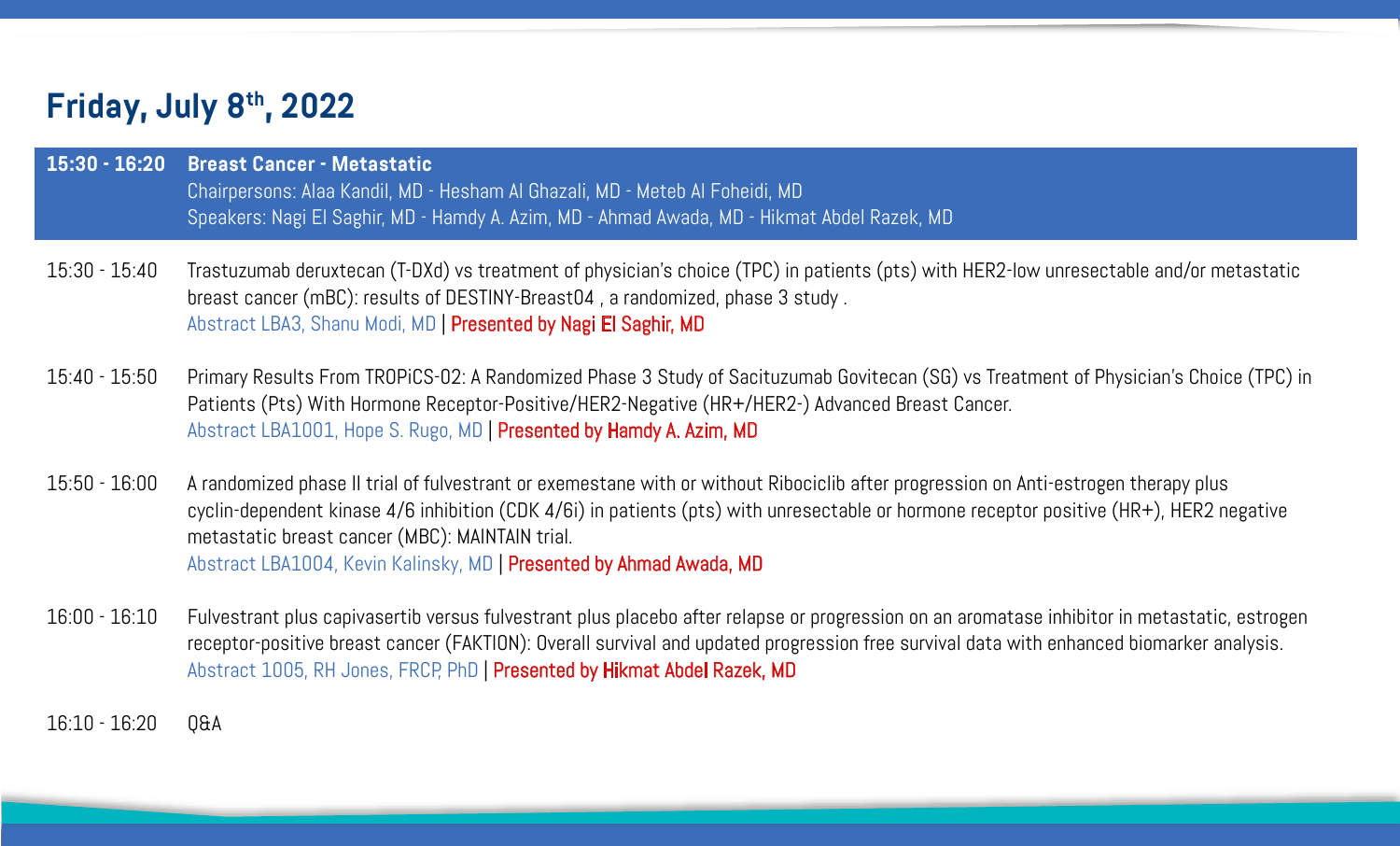| 16:20 - 17:10 Breast Cancer - Local/Regional/Adjuvant                |
|----------------------------------------------------------------------|
| Chairpersons: Alaa Kandil, MD - Hassan Jaafar, MD - Zeina Ayoub, MD  |
| Speakers: Etienne Brain, MD - Jennifer Bellon, MD - Omalkhair Abulkh |

- 16:20 16:30 Final results from a phase III randomized clinical trial of adjuvant endocrine therapy ± chemotherapy in women ≥ 70 years old with ER+ HER2 breast cancer and a high genomic grade index: The Unicancer ASTER 70s trial. Abstract | Presented by Etienne Brain, MD
- 16:30 16:40 LUMINA: A prospective trial omitting radiotherapy (RT) following breast conserving surgery (BCS) in T1N0 luminal A breast cancer (BC). Abstract LBA501, Timothy Whelan, MD | Presented by Jennifer Bellon, MD
- 16:40 16:50 Long-term outcomes of adjuvant denosumab in breast cancer: Fracture reduction and survival results from 3,425 patients in the randomised, double-blind, placebo-controlled ABCSG-18 trial. Abstract 507, Michael Gnant, MD | Presented by Omalkhair Abulkhair, MD
- 16:50 17:00 Adding ovarian function suppression to tamoxifen in young women with hormone-sensitive breast cancer who remain premenopausal or resume menstruation after chemotherapy: 8-year follow-up of the randomized ASTRRA trial. Abstract 506, Kim, Hee Jeong, MD | Presented by Sanaa Sukhun , MD

17:00 - 17:10 Q&A

## ulkhair, MD - Sanaa Sukhun, MD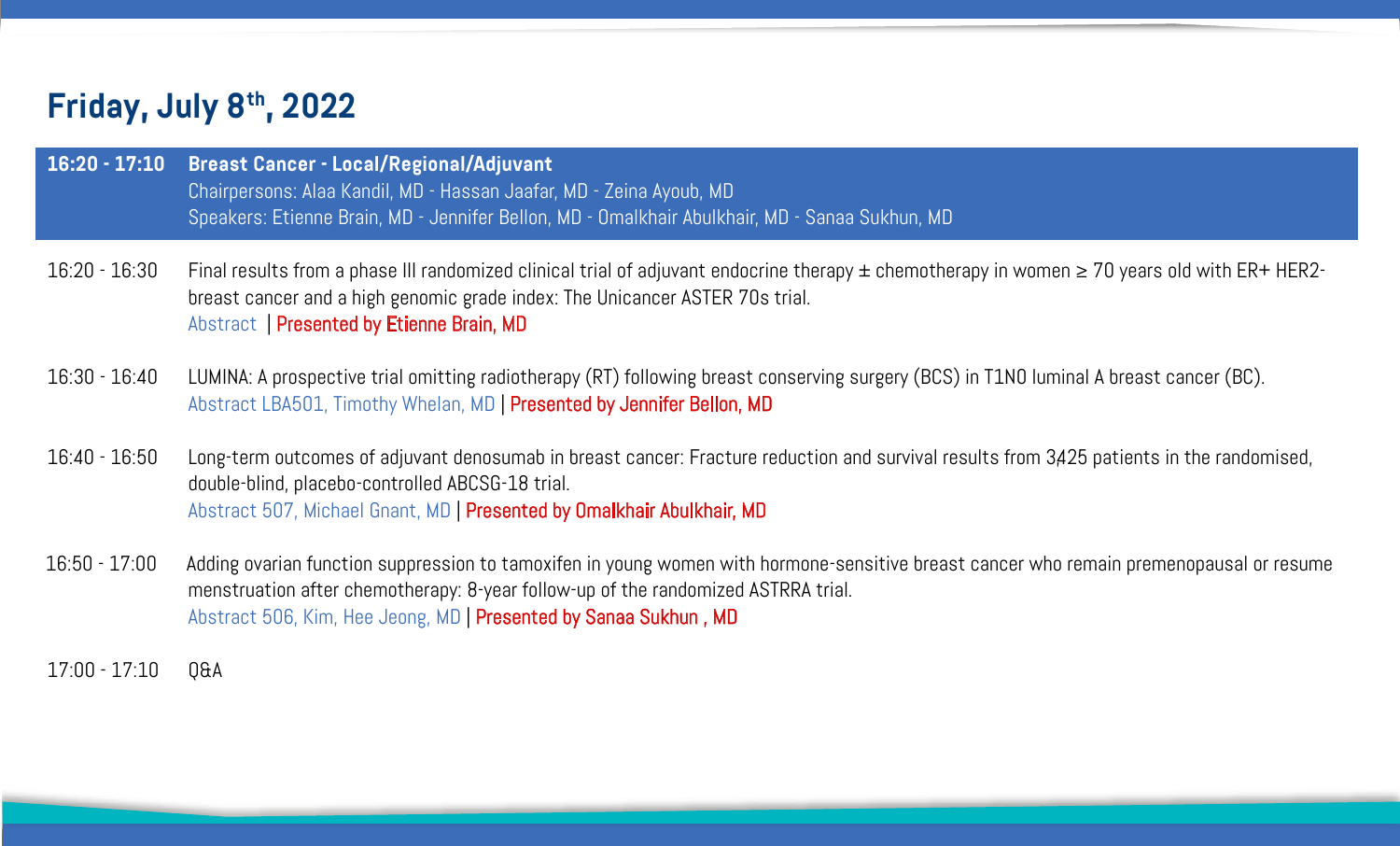**ADJOURN SEE YOU in July 2023 at Best of ASCO 2023** 

# **Immunotherapy and Molecularly Targeted Agents and Tumor Biology**

cebo as adjuvant therapy in stage IIB or IIC melanoma: the phase 3 **Presented by Hussein Tawbi, MD** 

intreated metastatic or unresectable melanoma: OS and ORR by key subgroups

- ipilimumab (IPI) for kidney transplant recipients (KTR) with advanced nted by Ahmad Awada, MD

oint inhibitor-associated myocarditis

## **Friday, July 8th, 2022**

| $17:10 - 18:00$ | <b>Melanoma/Skin Cancers and Developmental Therapeutics   Immu</b><br>Chairpersons: Hazem Assi, MD - Marwan Ghosn, MD - Tarek Assi, MD<br>Speakers: Hussein Tawbi, MD - Ahmad Awada, MD - Abir Ahmadie, MD |
|-----------------|------------------------------------------------------------------------------------------------------------------------------------------------------------------------------------------------------------|
| $17:10 - 17:20$ | Distant metastasis-free survival with pembrolizumab versus placebo a<br>KEYNOTE-716 study Abstract LBA9500, Georgina V. Long, MD   Present                                                                 |
| $17:20 - 17:30$ | Nivolumab (NIVO) + relatlimab (RELA) versus NIVO in previously untreat<br>from RELATIVITY-047 Abstract 9505   Presented by Hussein Tawbi, MD                                                               |
| $17:30 - 17:40$ | Nivolumab (NIVO) + tacrolimus (TACRO) + prednisone (PRED) +/- ipilim<br>cutaneous cancers. Abstract 9507, Kara M. Schenk, MD   Presented by                                                                |
| $17:40 - 17:50$ | Single-cell profiling of human heart and blood in immune checkpoint inh<br>Abstract 2507, Steven Blum, MD   Presented by Abir Ahmadieh, MD                                                                 |
| $17:50 - 18:00$ | Q&A                                                                                                                                                                                                        |